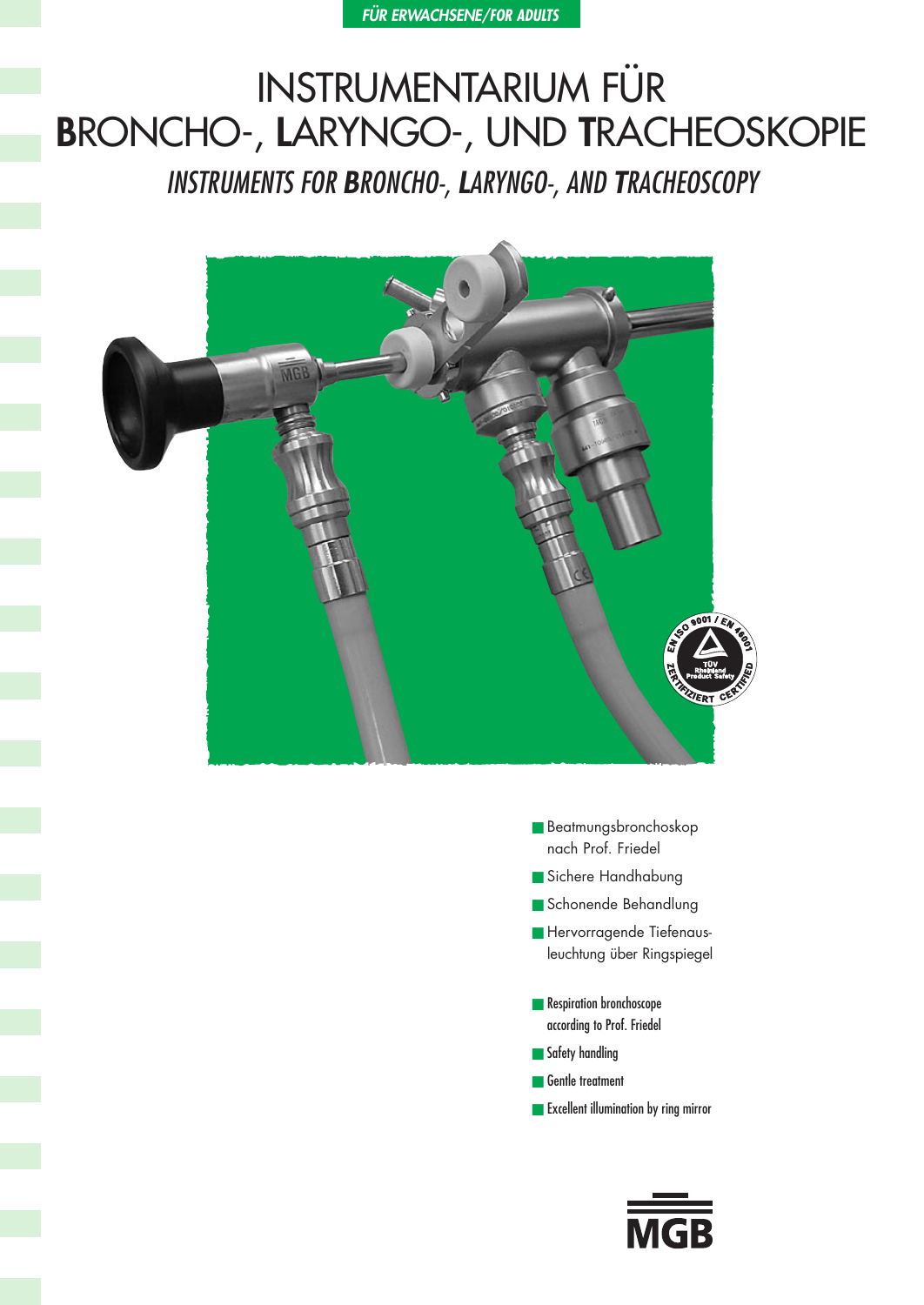## **INTRODUCTION** EINFÜHRUNG

#### **Broncho-/Laryngo-/Tracheoskop (BLT) für Erwachsene**

#### **[**Allgemeine Beschreibung**]**

Das überarbeitete **BLT** bietet mit seinem Beleuchtungssystem nach dem **Friedel'sche-Ringspiegelprinzip** eine ausgezeichnete Tiefenausleuchtung im Bronchialsystem. Durch die Anwendung der Glasfaserlichtübertragung zwischen BLT- Lichtquelle und BLT-Kopf wird eine hohe Intensität der Objektausleuchtung erreicht. Für eine optimale Anpassung der Lichtintensität in Ab-

hängigkeit vom Tubendurchmesser stehen 3 leicht auswechselbare Ringspiegel zur Verfügung (Snap-in Prinzip).

Der BLT-Kopf ist für alle Tubengrössen gleich und durch die Anwendung von nicht rostendem Stahl beständig gegen mechanische Einflüsse, Desinfektionsmittel und Dampfsterilisation.

Das Broncho-/-Laryngo-/Tracheoskop kann für 3 Beatmungstechniken eingesetzt werden:

- 1. Maschinelle Beatmung über einen Konnektorkonus 15 mm
- 2. Manuelle Beatmung und Steuerung von Ein/Aus-Atemfunktion über das Beatmungsventil am Kopf; Konnektorkonus und Beatmungsventil sind leicht auswechselbar
- 3. Optional mit **HF-Jet-Beatmung.** (Nur BLT-Kopf, Bestell-Nr.: **441-09210**).

Tubus und BLT-Kopf werden mittels ergonomisch günstiger Einfinger-Verriegelung verbunden. Dadurch ist es möglich,

zur Platzierung großlumiger Stents den BLT-Kopf kurzzeitig schnell und einfach abzunehmen. Zum Zubehör gehören auch ein Sortiment an starren Zangen und optisch geführten Zangen.

#### **Broncho-/Laryngo-/Tracheoskop (BLT) for Adults**

**[**General description**]**

With its illumination system based on the **ring mirror principle according to Friedel,** the revised **BLT** provides an excellent depth illumination in the respiratory tree. The glass-fiber light transmission between the BLT light-source and the BLT-head allows for a high intensity illumination of the object. For the purpose to adjust the light intensity perfectly to the tube diameter, three

> ring mirrors are available

The Broncho-/Laryngo-/Tracheoscope can be used for the following three respiration techniques:

- 1. Artificial respiration via a 15 mm connector cone
- 2. Manual respiration and control of the in/out breathing function by means of the resuscitation valve on the BLT-head; the connector cone as well as the resuscitation valve can be ex-

changed easily.

3. HF-jet respiration optional.

Tube and BLT-head are being connected by means of an ergonomically favourable one-finger locking mechanism. This allows for a quick and easy removal of the BLT-head when stents for

wide lumina are to be placed. The accessory includes among other things an assortment of rigid forceps as well as optically controllable forceps.

which can be easily exchanged (snap-in principle). The BLT-head can be used for all tube sizes. It is made from stainlesssteel and therefore resistant to mechanical impact, disinfectants and steam sterilization.

#### **Beatmungsbronchoskop (nach Friedel)**

- BLT-Kopf mit Lichtleitkabel
- Spiegel
- Tubus
- Optik und Schieber

**"Respiration bronchoscope" (according to Friedel)**

- BLT-head with light guide ■ mirror ■ tube
- 
- telescope and slider

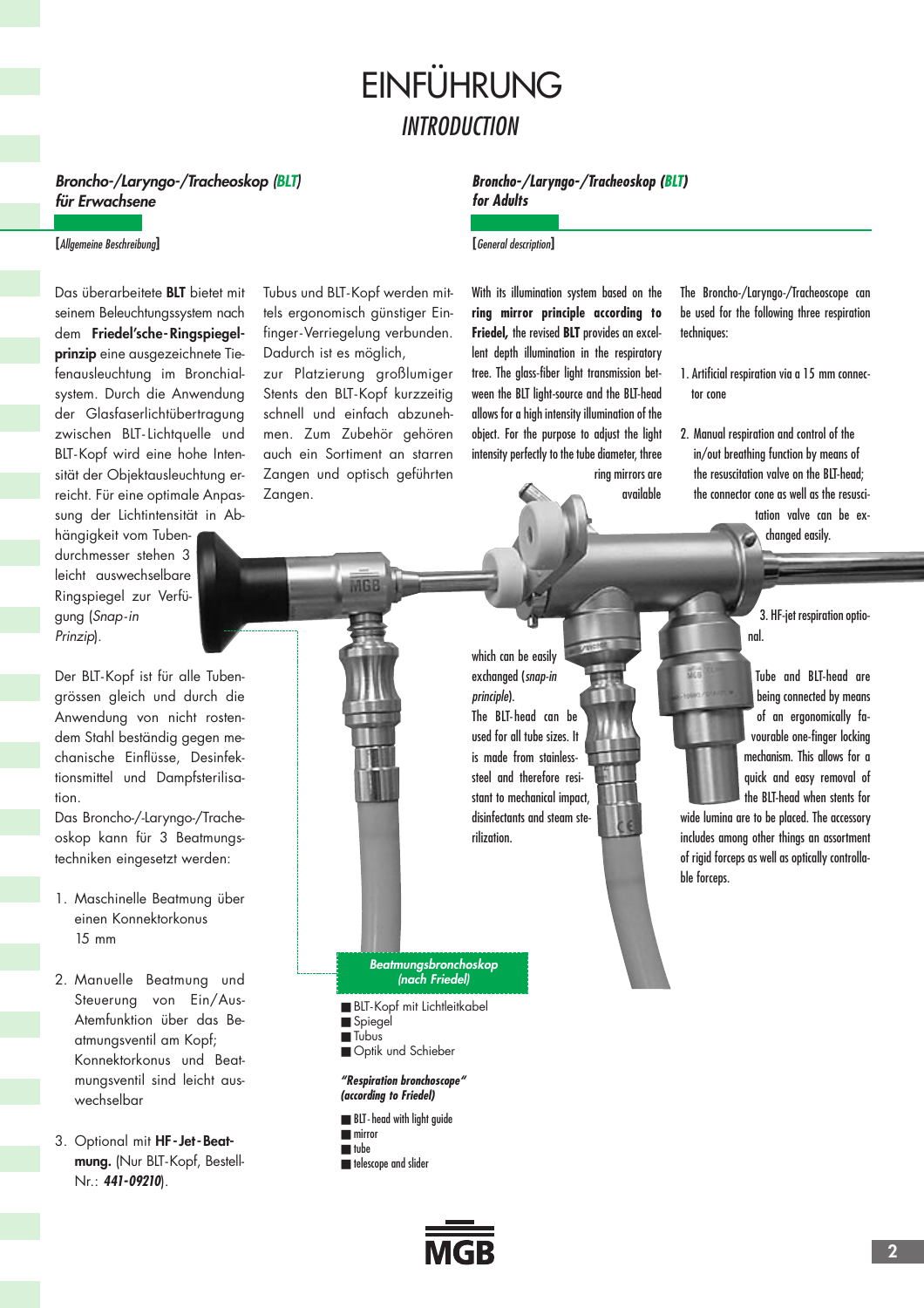## BLT-HEAD BLT-KOPF

| <b>Produkte/Products</b> | Bestell-Nr./Order-No. | Beschreibung/Description                    |                                                       |
|--------------------------|-----------------------|---------------------------------------------|-------------------------------------------------------|
|                          | 441-09200             | <b>BLT-Kopf</b><br>Edelstahl                | <b>BLT-head</b><br>stainless-steel                    |
|                          | 441-09210             | <b>BLT-Kopf</b><br>für Jet-Beatmung         | <b>BLT-head</b><br>$\blacksquare$ for Jet-respiration |
|                          | 441-09300             | <b>Injektorkanüle</b><br>Luer-Lock-Anschluß | <b>Injector cannula</b><br>Luer-Lock-connector        |
|                          | 441-09500             | Beleuchtungsansatz<br>Anschluß ACMI/Wolf    | <b>Illumination base</b><br>connection ACMI/Wolf      |
|                          | 429-00442             | Storz-Adapter<br>A01                        | Storz-adapter<br>$\blacksquare$ A01                   |
|                          | 441-09400             | Kondensor                                   | <b>Condensing lens</b>                                |

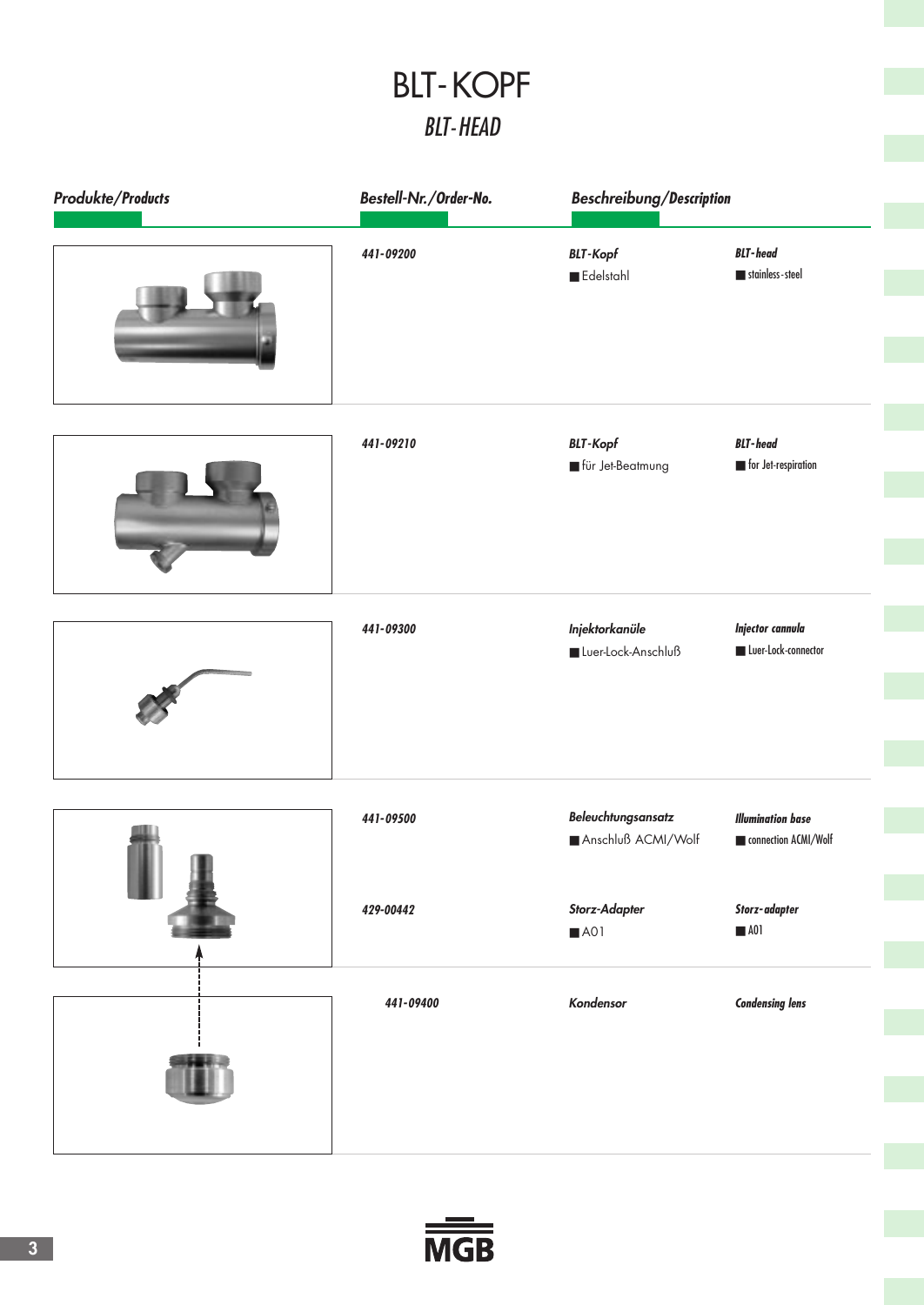## BLT-HEAD BLT-KOPF

| <b>Produkte/Products</b> |                           | Bestell-Nr./Order-No.                                                      | <b>Beschreibung/Description</b>                                                                                                |                                                                                                                       |
|--------------------------|---------------------------|----------------------------------------------------------------------------|--------------------------------------------------------------------------------------------------------------------------------|-----------------------------------------------------------------------------------------------------------------------|
|                          | b                         | 441-10980<br>$\mathbf{a}$                                                  | <b>Beatmungsventil</b><br>$\sigma$<br>Konus: Ø 15 mm<br>$\blacksquare$ Edelstahl                                               | <b>Respiration valve</b><br>$\alpha$<br>cone: $\emptyset$ 15 mm<br>stainless steel                                    |
|                          |                           | 441-10985<br>$\mathbf{b}$                                                  | <b>Beatmungsventil</b><br>$\mathbf{b}$<br>Konus: Ø 22 mm<br>Edelstahl                                                          | <b>Respiration valve</b><br>$\vert b \vert$<br>$\blacksquare$ cone: $\emptyset$ 22 mm<br>stainless steel              |
| $\boldsymbol{a}$         | $\mathbf{b}$              | 441-10990<br>$\mathbf{q}$                                                  | <b><i>a</i></b> Konnektor<br>Konus: Ø 15 mm<br>für maschinelle<br>Beatmung                                                     | <b>Connector</b><br>$\overline{a}$<br>$\blacksquare$ cone: $\emptyset$ 15 mm<br>for machine artificial<br>respiration |
|                          | 441-10995<br>$\mathbf{b}$ | Konnektor<br>$\mathbf{b}$<br>Konus: Ø 22 mm<br>für maschinelle<br>Beatmung | <b>Connector</b><br><b>b</b><br>$\blacksquare$ cone: $\emptyset$ 22 mm<br>$\blacksquare$ for machine artificial<br>respiration |                                                                                                                       |
|                          |                           | 441-10800                                                                  | Schieber<br>2 x Durchlaß Ø 11 mm<br>$\blacksquare$ 1 x Fenster<br>Dichtkappe $\varnothing$ 5,5 mm                              | <b>Slider</b><br>2 x passage Ø 11 mm<br>1 x window<br>scaling-cap Ø 5.5 mm                                            |
|                          |                           | 429-90001                                                                  | Dichtkappen für<br><b>Instrumente</b><br>$\blacksquare$ $\emptyset$ 5,5 mm<br>(VE 10 Stck.)                                    | <b>Scaling-caps for</b><br><i>instruments</i><br><b>9 5.5 mm (10 pieces)</b>                                          |
|                          |                           | 441-00030                                                                  | Dichtkappen für optische<br><b>Zangen</b><br>$\blacksquare$ $\emptyset$ 7,8 mm<br>(VE 10 Stck.)                                | <b>Scaling-caps for optical</b><br>forceps<br>■ Ø 7.8 mm (10 pieces)                                                  |

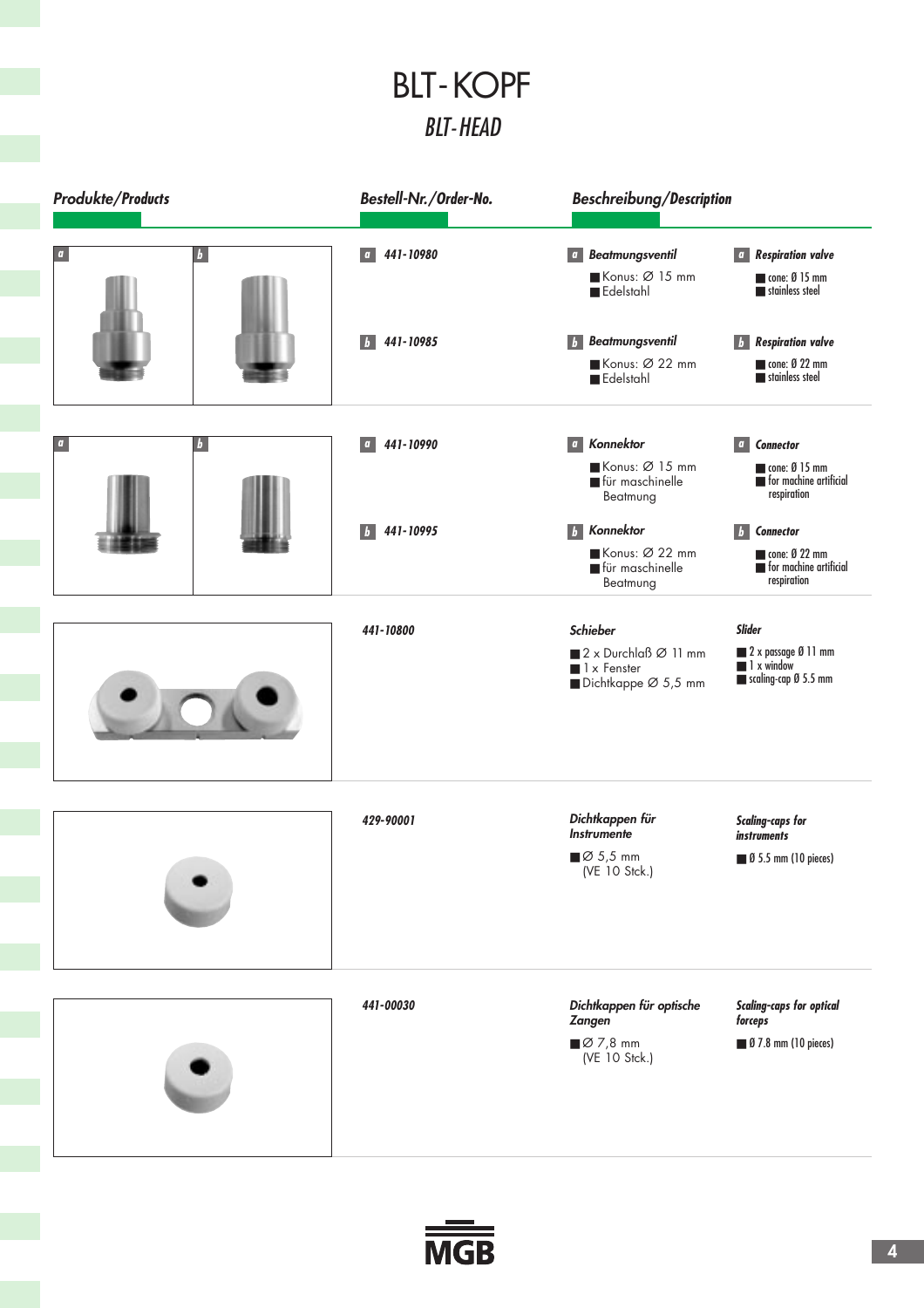## BLT-HEAD BLT-KOPF

| <b>Produkte/Products</b> | Bestell-Nr./Order-No.     | <b>Beschreibung/Description</b>                          |                                     |
|--------------------------|---------------------------|----------------------------------------------------------|-------------------------------------|
| O                        | 441-10510<br>$\alpha$     | Ringspiegel mit<br>$\sigma$<br><b>Blendschutz</b>        | <b>a</b> Ring mirror with shade     |
|                          |                           | Durchlaß:<br>Ø 10,5 mm                                   | passage: $\emptyset$ 10.5 mm        |
|                          | 441-10310<br>$\mathbf{b}$ | Ringspiegel mit<br>$\vert b \vert$<br><b>Blendschutz</b> | $\mathbf{b}$ Ring mirror with shade |
|                          |                           | $\blacksquare$ Durchlaß:<br>Ø9 mm                        | passage: Ø 9 mm                     |
|                          | 441-10410                 | Ringspiegel mit<br><b>Blendschutz</b>                    | <b>Ring mirror with shade</b>       |
|                          |                           | Durchlaß: Ø 7,2 mm                                       | passage: $\emptyset$ 7.2 mm         |

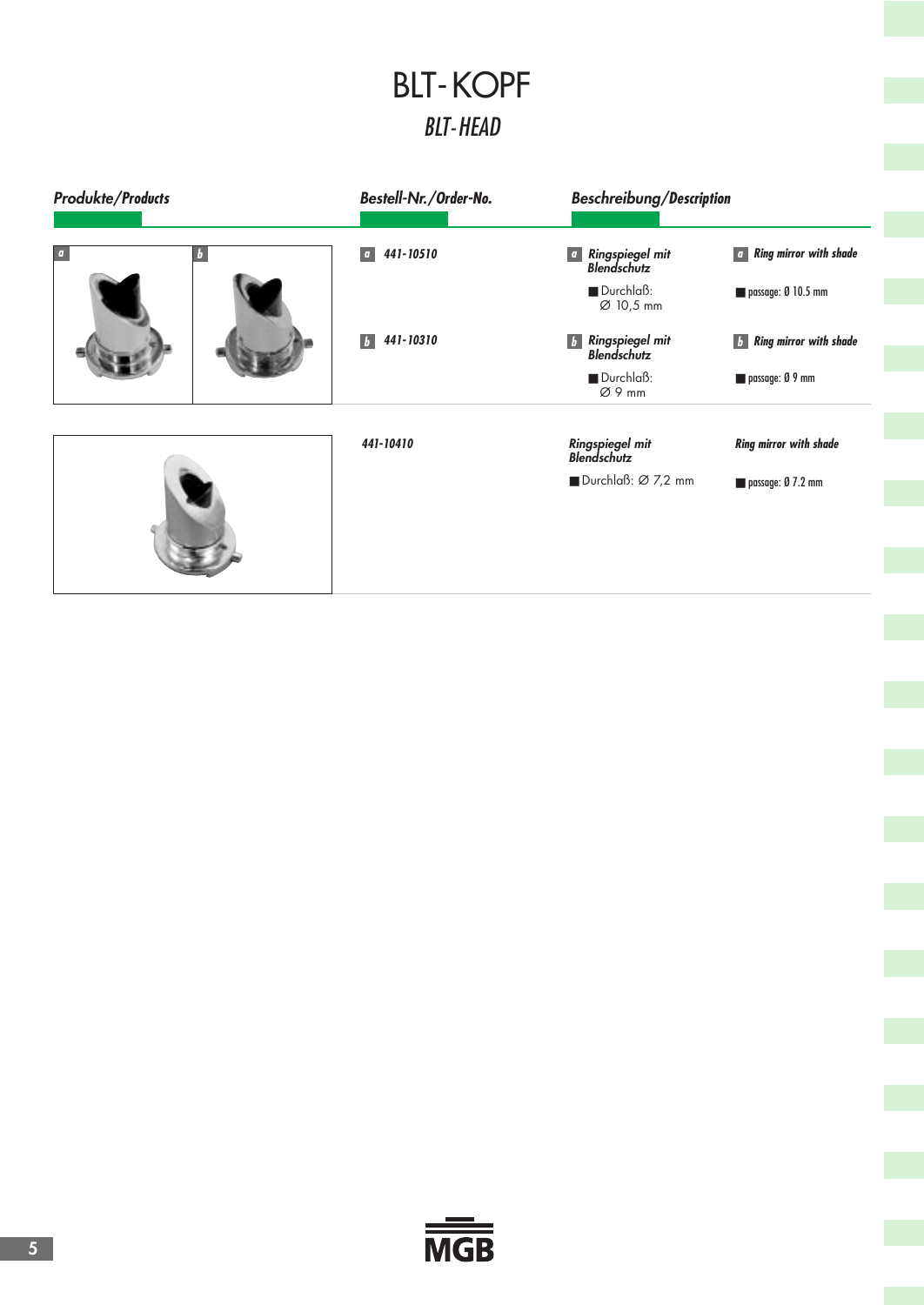#### TUBEN TUBES

| <b>Produkte/Products</b> | Bestell-Nr./Order-No.       | <b>Beschreibung/Description</b>                            |                                                                                       |
|--------------------------|-----------------------------|------------------------------------------------------------|---------------------------------------------------------------------------------------|
|                          |                             | Tuben für Bronchoskopie                                    | <b>Tubes for bronchoscopy</b>                                                         |
|                          | 441-23000                   | $\blacksquare$ $\varnothing$ 9 mm<br>Arbeitslänge: 375 mm  | $\blacksquare$ 0 9 mm<br>working length: 375 mm                                       |
|                          | 441-28500                   | $\blacksquare$ $\varnothing$ 10 mm<br>Arbeitslänge: 275 mm | $\blacksquare$ Ø 10 mm<br>working length: 275 mm                                      |
|                          | 441-28000                   | $\blacksquare$ $\varnothing$ 10 mm<br>Arbeitslänge: 375 mm | $\blacksquare$ Ø 10 mm<br>working length: 375 mm                                      |
|                          | 441-22000                   | $\blacksquare$ $\varnothing$ 11 mm<br>Arbeitslänge: 375 mm | $\blacksquare$ $\emptyset$ 11 mm<br>working length: 375 mm                            |
|                          | 441-21000                   | $\blacksquare$ $\varnothing$ 12 mm<br>Arbeitslänge: 345 mm | $\blacksquare$ Ø 12 mm<br>working length: 345 mm                                      |
|                          | 441-20000                   | $\blacksquare$ $\varnothing$ 13 mm<br>Arbeitslänge: 345 mm | $\blacksquare$ Ø 13 mm<br>working length: 345 mm                                      |
|                          |                             | Tuben für Laryngoskopie                                    | <b>Tubes for laryngoscopy</b>                                                         |
|                          | 441-16500                   | $\Box$ $\emptyset$ 6 mm<br>Arbeitslänge: 100 mm            | $\blacksquare$ 0 6 mm<br>working length: 100 mm                                       |
|                          | 441-16400<br>(Bild/picture) | $\blacksquare$ $\varnothing$ 9 mm<br>Arbeitslänge: 120 mm  | $\blacksquare$ Ø 9 mm<br>working length: 120 mm                                       |
|                          | 441-16300                   | $\Box \emptyset$ 9 mm<br>Arbeitslänge: 160 mm              | $\blacksquare$ 0 9 mm<br>working length: 160 mm                                       |
|                          | 441-16200                   | $\blacksquare$ $\varnothing$ 12 mm<br>Arbeitslänge: 160 mm | $\blacksquare$ $\blacksquare$ $\blacksquare$ $\blacksquare$<br>working length: 160 mm |
|                          | 441-16100                   | $\blacksquare$ $\varnothing$ 16 mm<br>Arbeitslänge: 160 mm | $\blacksquare$ Ø 16 mm<br>working length: 160 mm                                      |
|                          |                             | Tuben für Tracheoskopie                                    | <b>Tubes for tracheoscopy</b>                                                         |
|                          | 441-17400                   | $\blacksquare$ $\emptyset$ 6 mm<br>Arbeitslänge: 160 mm    | $\blacksquare$ 0 6 mm<br>working length: 160 mm                                       |
|                          | 441-17300                   | $\Box$ $\varnothing$ 8 mm<br>Arbeitslänge: 200 mm          | $\blacksquare$ 0 8 mm<br>working length: 200 mm                                       |
|                          | 441-17200                   | ■Ø 10 mm<br>Arbeitslänge: 240 mm                           | $\blacksquare$ Ø 10 mm<br>working length: 240 mm                                      |
|                          | 441-17100                   | $\Box$ Ø 12 mm<br>Arbeitslänge: 240 mm                     | $\blacksquare$ Ø 12 mm<br>working length: 240 mm                                      |
|                          |                             |                                                            |                                                                                       |

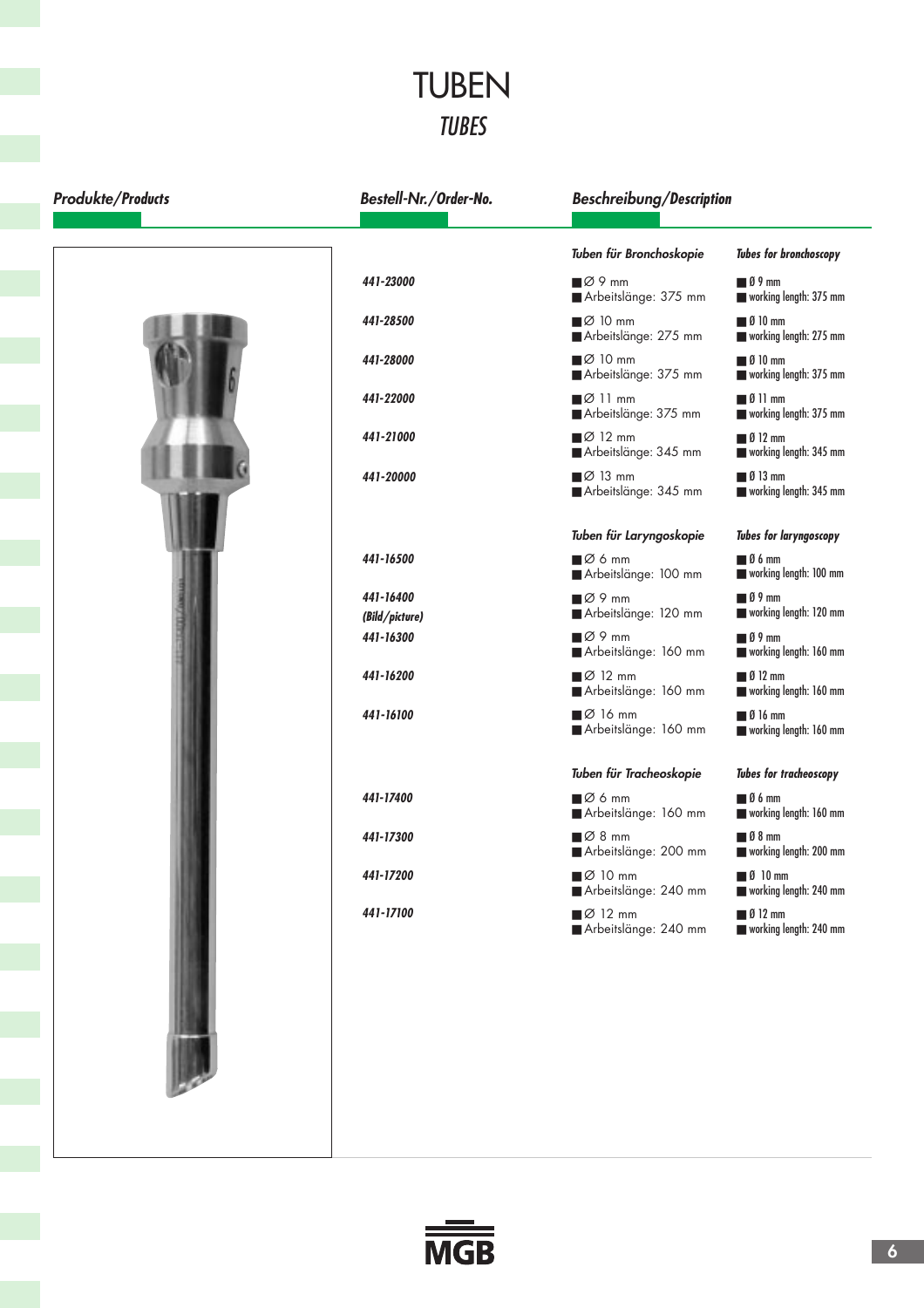## **TELESCOPES OPTIKEN**

| <b>Produkte/Products</b> |                                                  | Bestell-Nr./Order-No.                                | <b>Beschreibung/Description</b>                                                                                                                                                                                                         |                                                                                                                                                                                 |
|--------------------------|--------------------------------------------------|------------------------------------------------------|-----------------------------------------------------------------------------------------------------------------------------------------------------------------------------------------------------------------------------------------|---------------------------------------------------------------------------------------------------------------------------------------------------------------------------------|
|                          | $\mathbf{0}^{\circ}$<br>$30^\circ$<br>$70^\circ$ | 441-90000 (0°)<br>441-91000 (30°)<br>441-92000 (70°) | <b>Broncholux-Optik 0°</b><br>Broncholux-Optik 30°<br>Broncholux-Optik 70°<br>$\blacksquare$ Ø 5,5 mm<br>Arbeitslänge: 540 mm                                                                                                           | <b>Broncholux - Telescope 0°</b><br><b>Broncholux - Telescope 30°</b><br><b>Broncholux - Telescope 70°</b><br>$\blacksquare$ Ø 5.5 mm<br>working length: 540 mm                 |
| 5,5                      |                                                  | 441-48600                                            | <b>Adapter Storz-Zangen</b><br>um den Einsatz von<br>MGB-Broncholux-<br>Optiken in Storz-<br>Zangen anzupassen                                                                                                                          | <b>Adapter Storz forceps</b><br>to use MGB-Broncholux-<br>telescopes in Storz optical<br>forceps                                                                                |
|                          | n m<br>ШI<br><b>TONEL</b>                        | 402-11610                                            | Y-Lichtleitkabel LG 200<br>mit Adapter (MGB/MGB)<br>$\blacksquare$ $\emptyset$ 4,8 mm,<br>$2 \times \emptyset$ 3,5 mm<br>Arbeitslänge: 1800 mm<br>gleichzeitige Lichtver-<br>sorgung von Optik<br>und BLT-Kopf aus<br>einer Lichtquelle | Y-light guide LG 200<br>with adapter (MGB/MGB)<br>$\blacksquare$ Ø 4.8 mm, 2 x Ø 3.5 mm<br>working length: 1800 mm<br>for illumination of telescope<br>and BLT-head by one head |
|                          | The<br>www.<br>◫<br>╖                            | 402-11620                                            | Y-Lichtleitkabel LG 200<br>ohne Adapter<br>gleichzeitige Lichtver-<br>sorgung von Optik<br>und BLT-Kopf<br>$\blacksquare$ $\emptyset$ 4,8 mm,<br>$2 \times \emptyset$ 3,5 mm<br>Arbeitslänge: 1800 mm                                   | Y-light guide LG 200<br>without adapter<br>for illumination of telescope<br>and BLT-head<br>■ Ø 4.8 mm, 2 x Ø 3.5 mm<br>working length: 1800 mm                                 |
| Щ                        | <b>HELE</b><br>Þ                                 | 402-11000                                            | Lichtleitkabel LG 200<br>mit Adapter<br>■Ø 3,5 mm<br>Arbeitslänge: 1800 mm,<br>zum Anschluß an<br>Optik oder BLT-Kopf                                                                                                                   | Light guide LG 200<br>with adapter<br>$\blacksquare$ $\emptyset$ 3.5 mm<br>working length: 1800 mm<br>for connection with telescope<br>or BLT-head                              |

Weitere Adapter und Lichtleiter siehe Folder "Lichtleitkabel". Further adapter and light guides, please, look at our "Light guide"-folder.

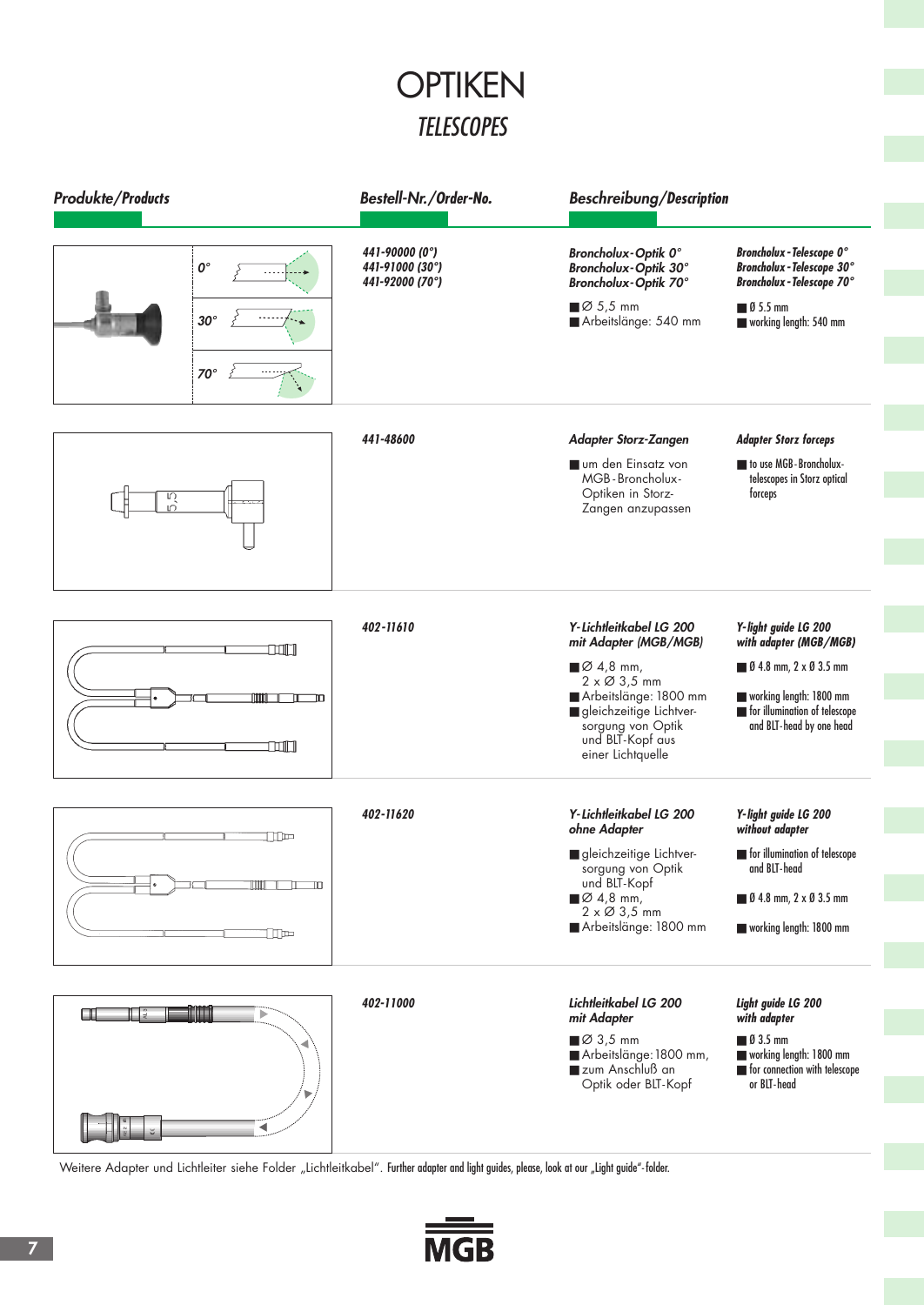#### **INSTRUMENTS** INSTRUMENTARIUM

| <b>Produkte/Products</b> |           | Bestell-Nr. / Order-No.               | <b>Beschreibung/Description</b>                                                  |                                                                                  |
|--------------------------|-----------|---------------------------------------|----------------------------------------------------------------------------------|----------------------------------------------------------------------------------|
|                          | 550 mm    | Arbeitslänge/Working length<br>360 mm |                                                                                  |                                                                                  |
|                          | 441-48100 | 441-48200                             | Faßzange gerieft<br>$\blacksquare$ gefenstert<br>$\blacksquare$ Schaft: Ø 2,5 mm | <b>Forceps serrated</b><br><b>Exercised</b><br>$\blacksquare$ shaft: Ø 2.5 mm    |
|                          | 441-48110 | 441-48210                             | <b>Faßzange Hechtmaul</b><br>gerade<br>Schaft: $\varnothing$ 2,5 mm              | <b>Grasping forceps Pike mouth</b><br>straight<br>$\blacksquare$ shaft: Ø 2.5 mm |
|                          | 441-48120 | 441-48220                             | <b>Faßzange Alligator</b><br>gerade<br>$\blacksquare$ Schaft: Ø 2,5 mm           | <b>Grasping forceps Alligator</b><br>straight<br>$\blacksquare$ shaft: Ø 2.5 mm  |
|                          | 441-48150 | 441-48250                             | Löffelzange aufgebogen<br>Schaft: Ø 2,5 mm                                       | Spoon forceps upward curved<br>$\blacksquare$ shaft: Ø 2.5 mm                    |
|                          | 441-48160 | 441-48160                             | Löffelzange links gebogen<br>Schaft: Ø 2,5 mm                                    | Spoon forceps left curved<br>$\blacksquare$ shaft: Ø 2.5 mm                      |
|                          | 441-48170 | 441-48170                             | Löffelzange gerade<br>Schaft: Ø 2,5 mm                                           | Spoon forceps straight<br>shaft: Ø 2.5 mm                                        |
|                          |           |                                       |                                                                                  |                                                                                  |

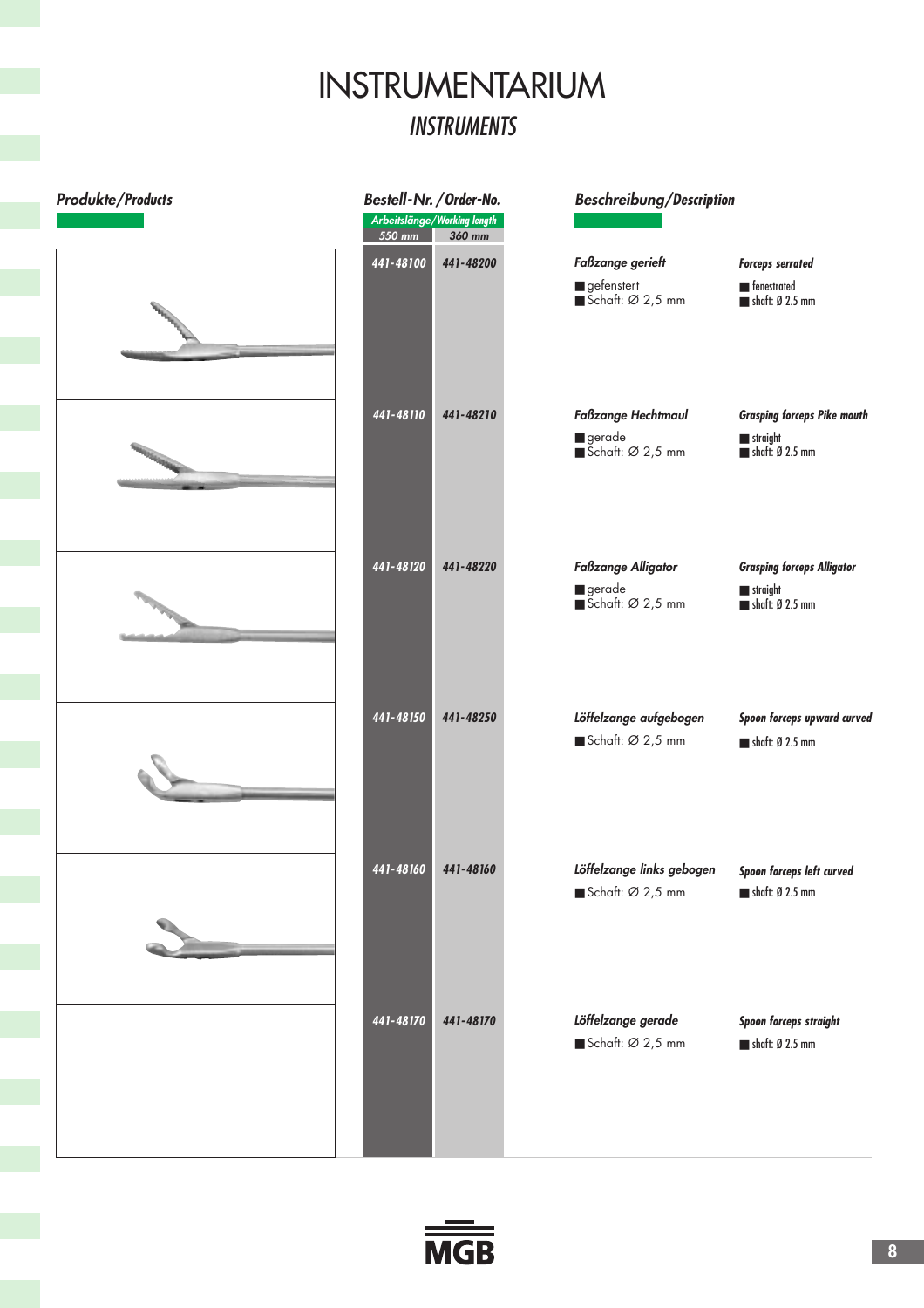## **INSTRUMENTS** INSTRUMENTARIUM

| <b>Produkte/Products</b> | Bestell-Nr./Order-No. | <b>Beschreibung/Description</b>                                                                                                                                   |                                                                                                                                                                           |
|--------------------------|-----------------------|-------------------------------------------------------------------------------------------------------------------------------------------------------------------|---------------------------------------------------------------------------------------------------------------------------------------------------------------------------|
|                          | 441-48500             | Optische Zange für<br>Probeexzision<br><b>Löffel</b><br>Arbeitslänge: 550 mm<br>für Broncholux-Optiken:<br>$\varnothing$ 5,5 mm/0°<br>■ für Tubengröße: 9-13 mm   | <b>Optical biopsy forceps</b><br>$\blacksquare$ spoon<br>working length: 550 mm<br>for broncholux-telescopes:<br>$\frac{0}{5.5}$ mm/0°<br>for tubes: 9-13 mm              |
| Hechtmaul/Pike mouth     | 441-48510             | Optische Zange für<br>Fremdkörper<br>Arbeitslänge: 550 mm<br>für Broncholux-Optiken:<br>$\varnothing$ 5,5 mm/0°<br>■ für Tubengröße: 9-13 mm                      | <b>Optical foreign body forceps</b><br>working length: 550 mm<br>for broncholux-telescopes:<br>$\text{O}$ 5.5 mm/0°<br>$\blacksquare$ for tubes: 9-13 mm                  |
|                          | 441-48520             | Optische Zange für<br>weiche Fremdkörper<br>gefenstert<br>Arbeitslänge: 550 mm<br>für Broncholux-Optiken:<br>$\varnothing$ 5,5 mm/0°<br>■ für Tubengröße: 9-13 mm | <b>Optical forceps for soft</b><br>foreign bodies<br>Fenestrated<br>working length: 550 mm<br>for broncholux-telescopes:<br>$\frac{0}{2}$ 5.5 mm/0°<br>for tubes: 9-13 mm |
| Alligator                | 441-48540             | Optische Zange für<br>Fremdkörper<br>Arbeitslänge: 550 mm<br>für Broncholux-Optiken:<br>$\varnothing$ 5,5 mm/0 $^{\circ}$<br>■ für Tubengröße: 9-13 mm            | <b>Optical foreign body forceps</b><br>working length: 550 mm<br>for broncholux-telescopes:<br>$\text{\O}5.5$ mm/0 $^{\circ}$<br>for tubes: 9-13 mm                       |
|                          | 441-48530             | <b>Optische Hakenschere</b><br>Arbeitslänge: 510 mm<br>für Broncholux-Optiken:<br>$\varnothing$ 5,5 mm/0°<br>■ für Tubengröße: 9-13 mm                            | <b>Optical hook scissors</b><br>working length: 510 mm<br>for broncholux-telescopes:<br>$\frac{0}{5.5}$ mm/0°<br>for tubes: 9-13 mm                                       |

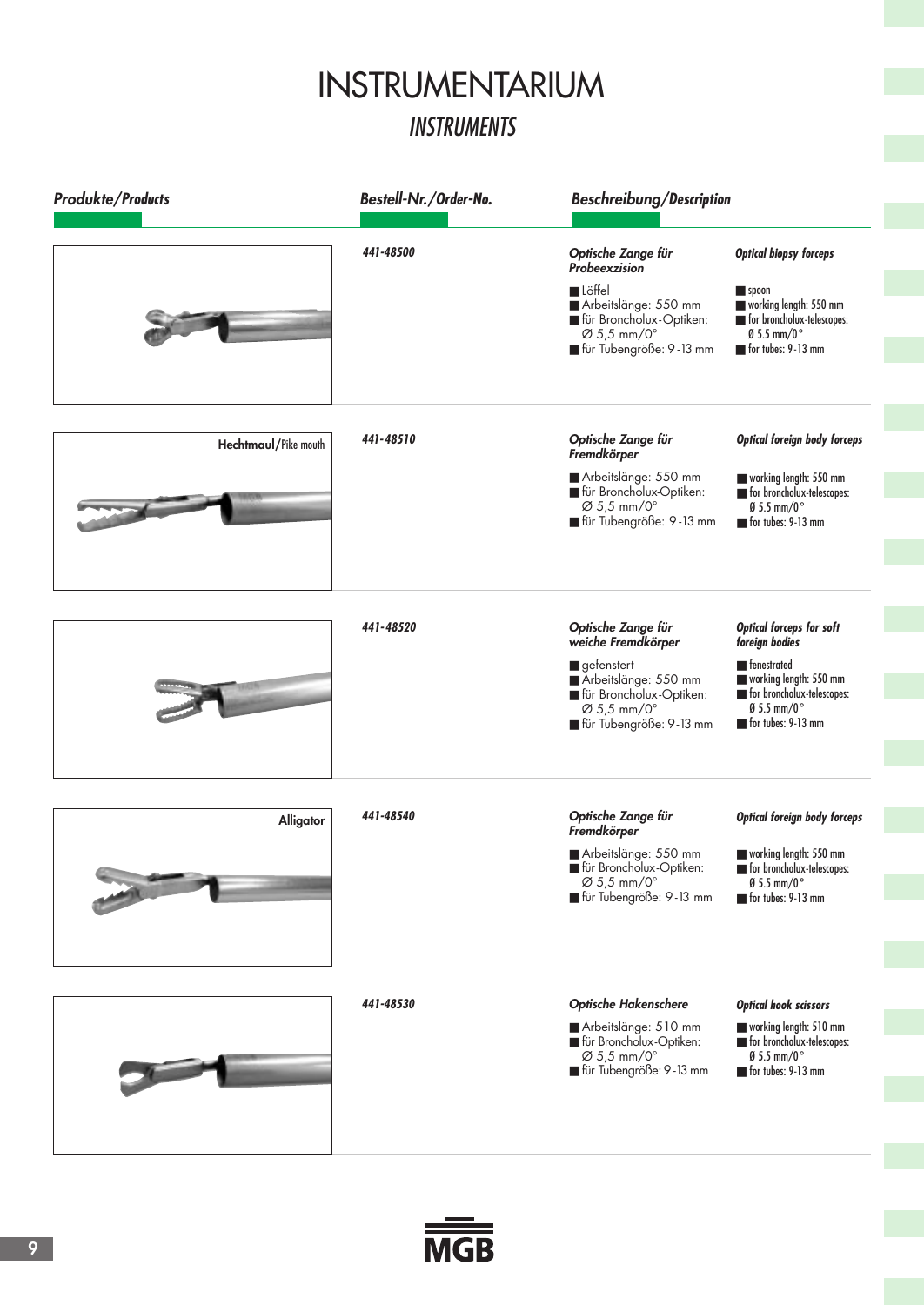#### INSTRUMENTARIUM INSTRUMENTS



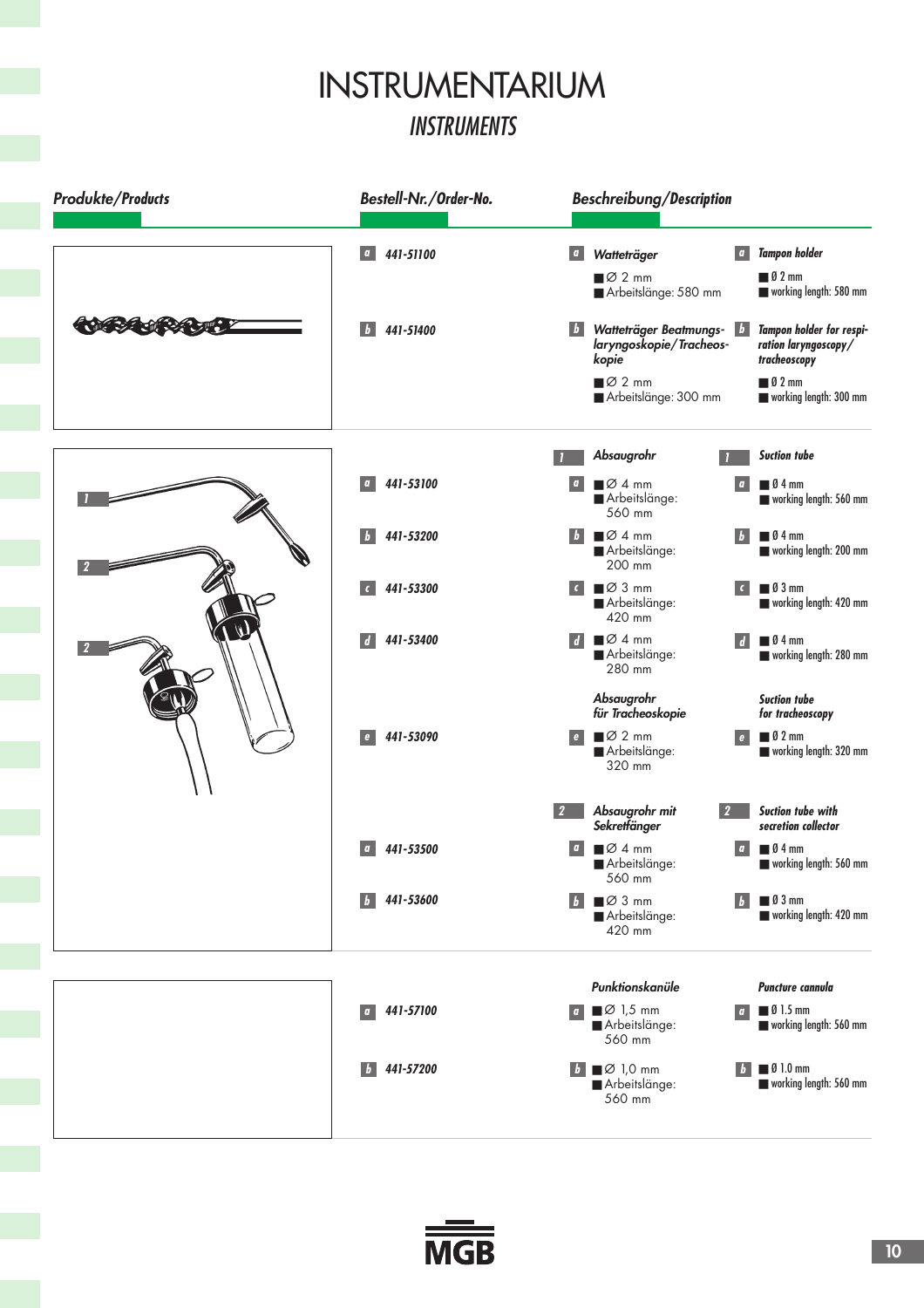## **INSTRUMENTS** INSTRUMENTARIUM



## ZUBEHÖR UND ERSATZTEILE ADDITIONAL ACCESSORIES AND SPARE PARTS

| <b>Produkte/Products</b> | Bestell-Nr./Order-No.                                         | <b>Beschreibung/Description</b>                                                                                     |
|--------------------------|---------------------------------------------------------------|---------------------------------------------------------------------------------------------------------------------|
|                          | $\overline{a}$<br>441-56000<br>441-53-4011<br>$\vert b \vert$ | $\boxed{a}$ <b>B</b> Druckball für Spray<br>$\parallel b \parallel$ D Olive<br><b>Hose connection</b><br>$\sqrt{2}$ |
|                          | 441-52-0003<br>$\epsilon$                                     | Glaszylinder für<br>$\blacksquare$ Glas cylinder<br>$\sqrt{2}$<br>$\epsilon$<br>Absauger<br>for suction device      |
|                          | 441-53-5001<br>$\overline{d}$                                 | ■ Dichtung für<br>$\blacksquare$ Packing cap<br>$\overline{d}$<br>Absauger<br>for suction device                    |
|                          | 441-10020<br>$\epsilon$                                       | ■ Membrane für<br>$\blacksquare$ Membran for<br><b>Beatmungsventil</b><br>respiration valve                         |